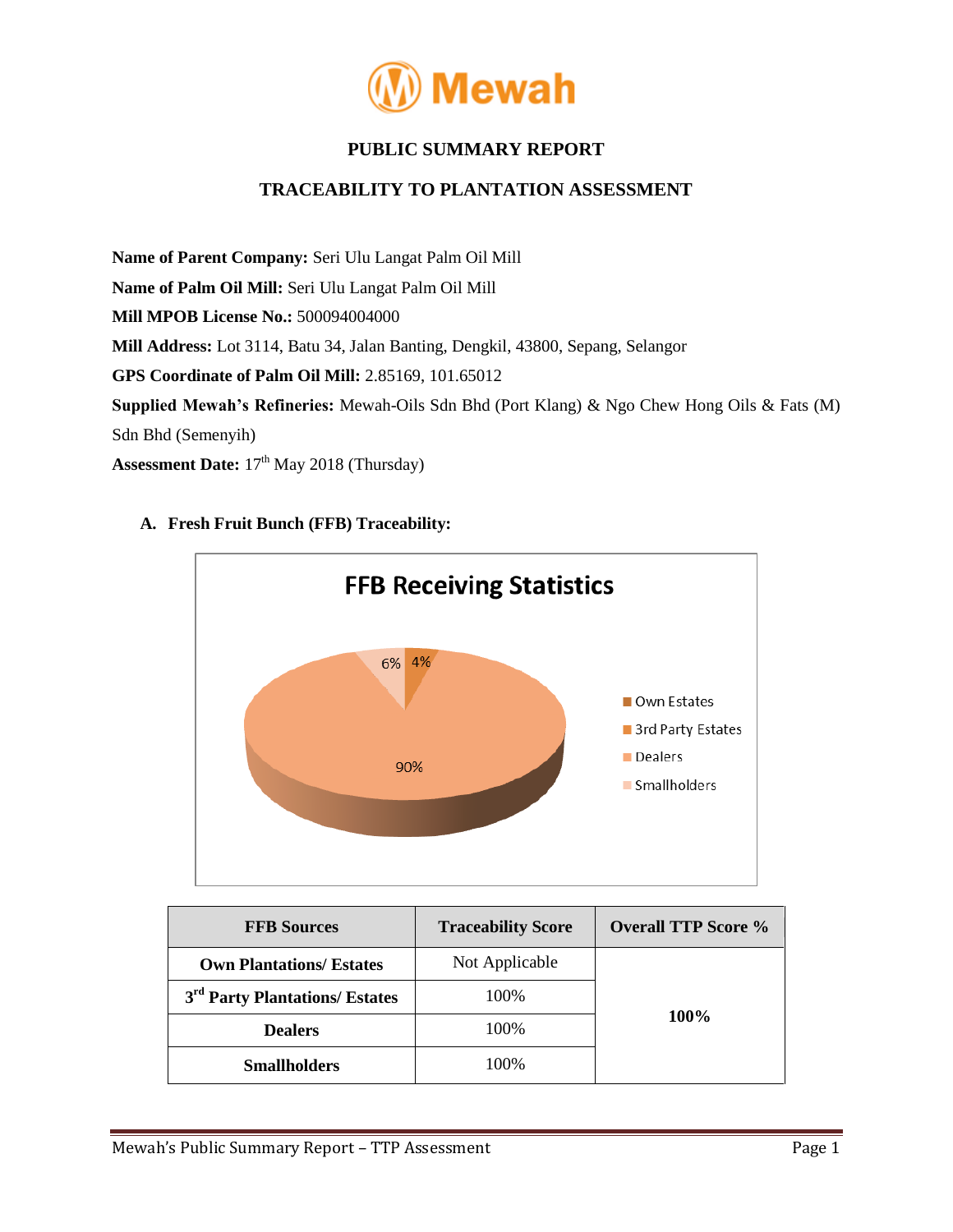

### **B. Environmental Risk Analysis**

- 1. Environmental risk assessment is carried out within the theoretical FFB catchment area (50 km radius) in Seri Ulu Langat Palm Oil Mill using Global Forest Watch (GFW) tool.
- 2. The overall environmental risk ranking of Seri Ulu Langat Palm Oil Mill is summarized as follows.

| <b>Potential Environmental Risks</b>        |                                                                 |                                                                       |                                             |                                                                 |                                                                    |                                |  |
|---------------------------------------------|-----------------------------------------------------------------|-----------------------------------------------------------------------|---------------------------------------------|-----------------------------------------------------------------|--------------------------------------------------------------------|--------------------------------|--|
| Rate of<br><b>Tree Cover</b><br><b>Loss</b> | <b>Tree Cover</b><br><b>Loss on</b><br><b>Primary</b><br>Forest | <b>Potential</b><br><b>Future Loss in</b><br><b>Primary</b><br>Forest | <b>Tree Cover</b><br><b>Loss on</b><br>Peat | <b>Tree Cover</b><br><b>Loss on</b><br><b>Protected</b><br>Area | <b>Tree Cover</b><br><b>Loss on</b><br>Carbon<br><b>Dense Area</b> | <b>Fire</b><br><b>Activity</b> |  |
| Medium<br>low                               | Low                                                             | Low                                                                   | Medium                                      | Medium                                                          | Medium<br>low                                                      | Medium                         |  |

The following mapping is used as an indicator to indicate the potential environmental risks of the assessed palm oil mill.